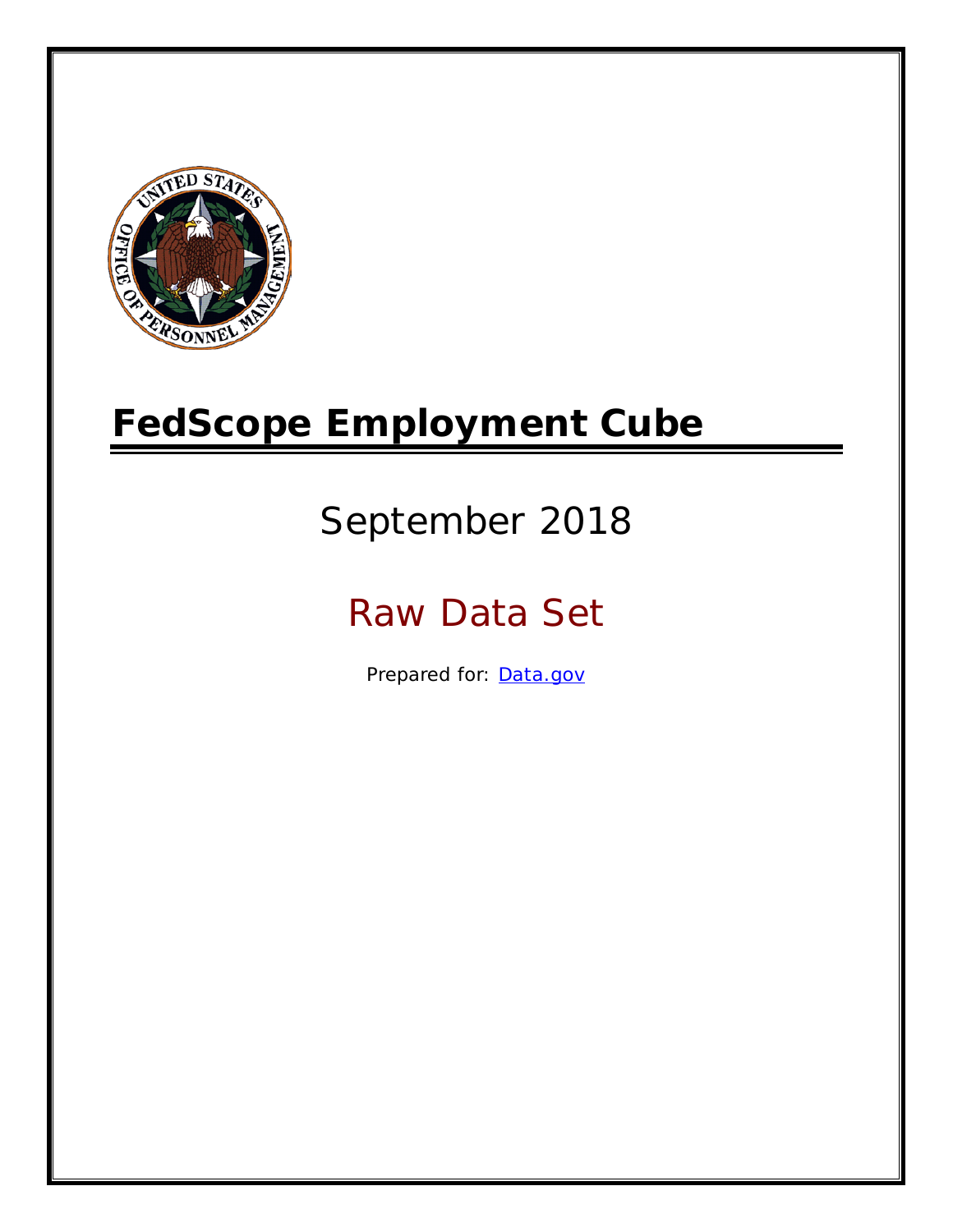

# **Table of Contents**

| $\mathbf{1}$   |      | <b>OVERVIEW</b>                     | 3                                          |
|----------------|------|-------------------------------------|--------------------------------------------|
|                | 1.1  | Purpose                             | 3                                          |
|                | 1.2  | <b>Scope</b>                        |                                            |
| $\overline{2}$ |      | <b>RAW DATA SET FILE</b>            | $\begin{array}{c} 3 \\ 3 \\ 3 \end{array}$ |
|                |      | 2.1 FACTDATA                        |                                            |
| 3              |      | <b>DIMENSION TRANSLATIONS FILES</b> | 5                                          |
|                | 3.1  | Agency                              | 5                                          |
|                | 3.2  | Location                            | 6                                          |
|                | 3.3  | Age                                 | 6                                          |
|                | 3.4  | <b>Education Level</b>              | $\overline{7}$                             |
|                | 3.5  | General Schedule & Equivalent Grade | 8                                          |
|                | 3.6  | <b>Length of Service</b>            | 8                                          |
|                | 3.7  | Occupation                          | 9                                          |
|                | 3.8  | <b>Occupation Category</b>          | 9                                          |
|                | 3.9  | Pay Plan & Grade                    | 10                                         |
|                |      | 3.10 Salary Level                   | 10                                         |
|                |      | 3.11 STEM Occupations               | 11                                         |
|                |      | 3.12 Supervisory Status             | 11                                         |
|                |      | 3.13 Type of Appointment            | 12                                         |
|                |      | 3.14 Work Schedule                  | 12                                         |
|                |      | 3.15 Work Status                    | 13                                         |
|                |      | 3.16 Date                           | 13                                         |
|                |      | 3.17 Employment                     | 14                                         |
|                |      | 3.18 Average Salary                 | 14                                         |
|                |      | 3.19 Average Length of Service      | 14                                         |
| $\overline{4}$ |      | <b>DATA DEFINITIONS</b>             | 15                                         |
|                | 4.1  | Agency                              | 15                                         |
|                | 4.2  | Location                            | 15                                         |
|                | 4.3  | Age                                 | 15                                         |
|                | 4.4  | <b>Education Level</b>              | 15                                         |
|                | 4.5  | General Schedule & Equivalent Grade | 15                                         |
|                | 4.6  | <b>Length of Service</b>            | 15                                         |
|                | 4.7  | Occupation                          | 15                                         |
|                | 4.8  | <b>Occupation Category</b>          | 15                                         |
|                | 4.9  | Pay Plan & Grade                    | 16                                         |
|                | 4.10 | <b>Salary Level</b>                 | 16                                         |
|                | 4.11 | <b>STEM Occupations</b>             | 16                                         |
|                | 4.12 | <b>Supervisory Status</b>           | 16                                         |
|                | 4.13 | <b>Type of Appointment</b>          | 16                                         |
|                |      | 4.14 Work Schedule                  | 16                                         |

**Source**: FedScope [\(https://www.fedscope.opm.gov/\)](https://www.fedscope.opm.gov/) 1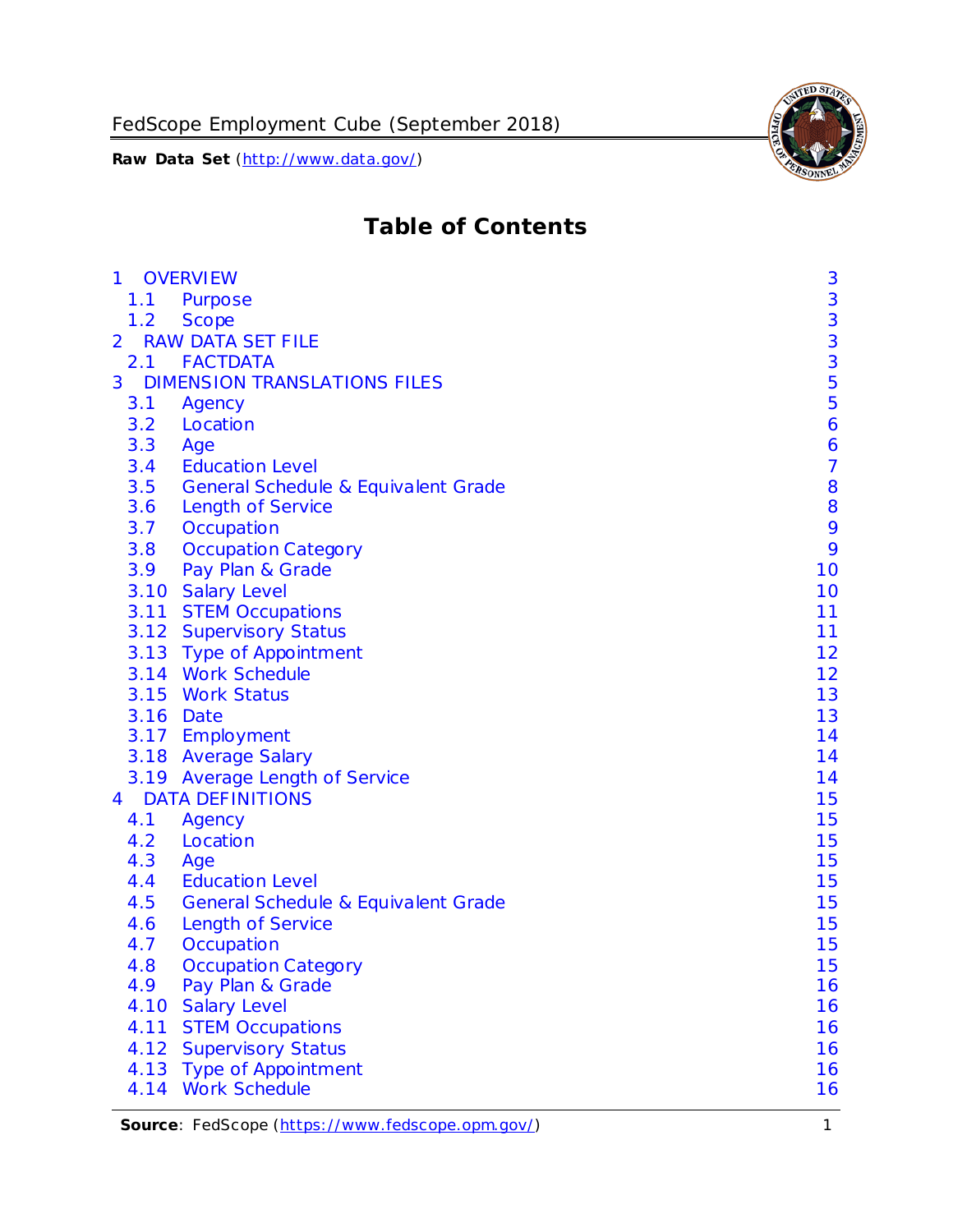FedScope Employment Cube (September 2018)

**Raw Data Set** (http://www.data.gov/)

|            | 4.15 Work Status                                    | 16 |
|------------|-----------------------------------------------------|----|
|            | 4.16 Date                                           | 16 |
|            | 4.17 Employment                                     | 17 |
|            | 4.18 Average Salary                                 | 17 |
|            | 4.19 Average Length of Service                      | 17 |
| 5 APPENDIX |                                                     | 18 |
| 5.1        | SAS Program to Read Raw Data Sets for Data Analysis | 18 |
| 5.2        | <b>FedScope General Public Web Site</b>             | 18 |
|            |                                                     |    |

# **Listing of Tables**

| Table 2.1: FACTDATA.TXT Record Layout   | $\overline{4}$ |
|-----------------------------------------|----------------|
| Table 3.1: DTagy.txt Record Layout      | 5              |
| Table 3.2: DTloc.txt Record Layout      | 6              |
| Table 3.3: DTagelvl.txt Record Layout   | 6              |
| Table 3.4: DTedlvl.txt Record Layout    | 7              |
| Table 3.5: DTgsegrd.txt Record Layout   | 8              |
| Table 3.6: DTloslvI.txt Record Layout   | 8              |
| Table 3.7: DTocc.txt Record Layout      | 9              |
| Table 3.8: DTpatco.txt Record Layout    | 9              |
| Table 3.9: DTppgrd.txt Record Layout    | 10             |
| Table 3.10: DTsallvl.txt Record Layout  | 10             |
| Table 3.11: DTstemocc.txt Record Layout | 11             |
| Table 3.12: DTsuper.txt Record Layout   | 11             |
| Table 3.13: DTtoa.txt Record Layout     | 12             |
| Table 3.14: DTwrksch.txt Record Layout  | 12             |
| Table 3.15: DTwkstat.txt Record Layout  | 13             |
| Table 3.16: DTdate.txt Record Layout    | 13             |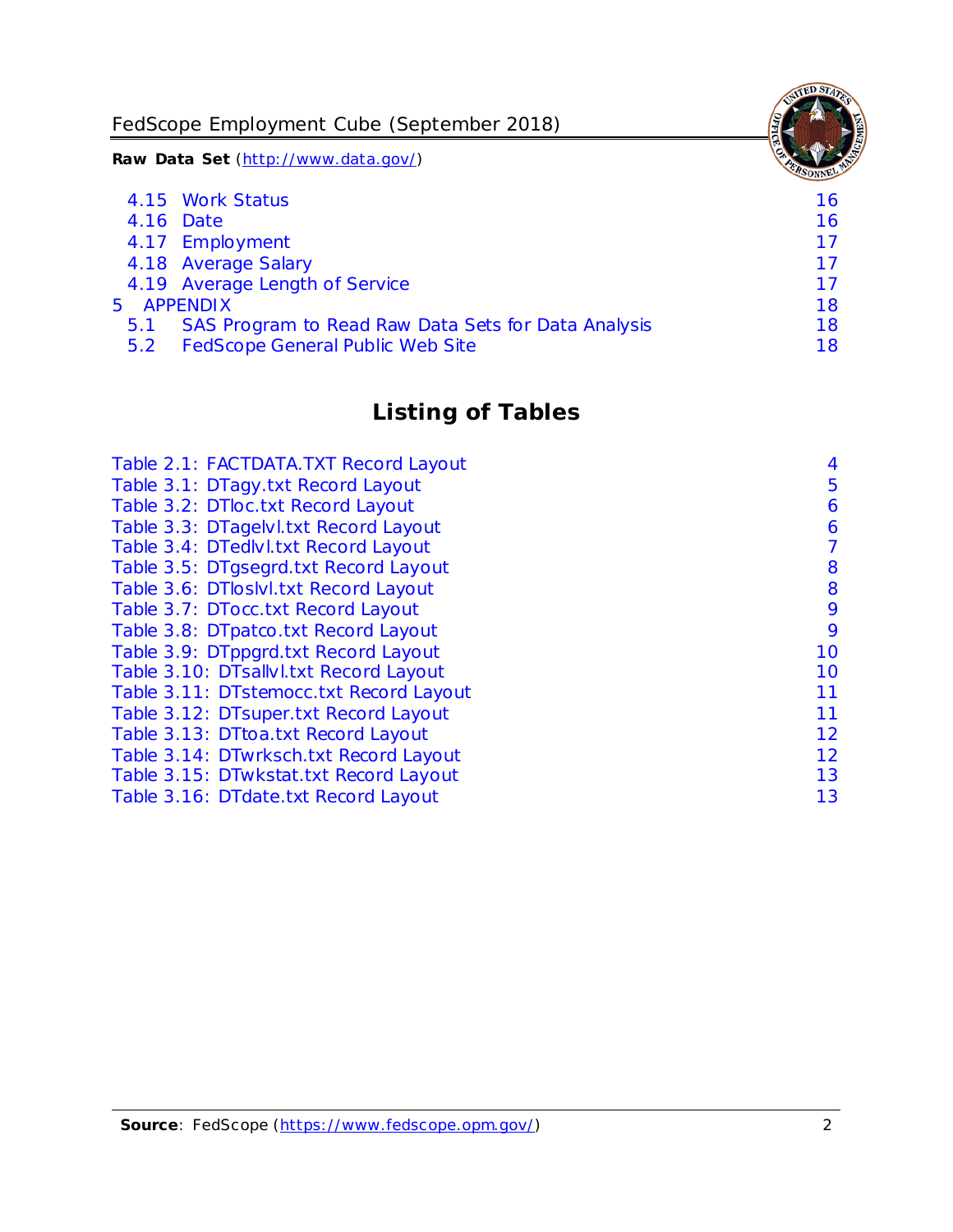

# <span id="page-3-0"></span>**1 OVERVIEW**

#### <span id="page-3-1"></span>*1.1 Purpose*

The purpose of this raw data set is to increase public access to high value, machine readable datasets generated by the U.S. Office of Personnel Management. The FedScope Employment Cube data sets are available via [Data.gov.](http://www.data.gov/)

#### <span id="page-3-2"></span>*1.2 Scope*

The scope of this raw data set includes data elements used in the creation of the FedScope Employment Cube [\(https://www.fedscope.opm.gov/\)](https://www.fedscope.opm.gov/). **NOTE**: Starting in FY 2010, the OPM Statistical Data Mart (SDM) is the source for all FedScope data. The SDM is processed data from the Enterprise Human Resources Integration (EHRI) data warehouse. Data is processed on a quarterly basis (i.e. March, June, September and December).

# <span id="page-3-3"></span>**2 RAW DATA SET FILE**

# <span id="page-3-4"></span>*2.1 FACTDATA*

This "**delimited**" (comma separated value (**CSV**)) raw data set provides employee population data as of September 2018. Each column value is separated by a "**comma**" from the next column's value and each row starts a new record. Each record contains 20 data elements. The record layout for FACTDATA.TXT is depicted in **Table 2.1** below: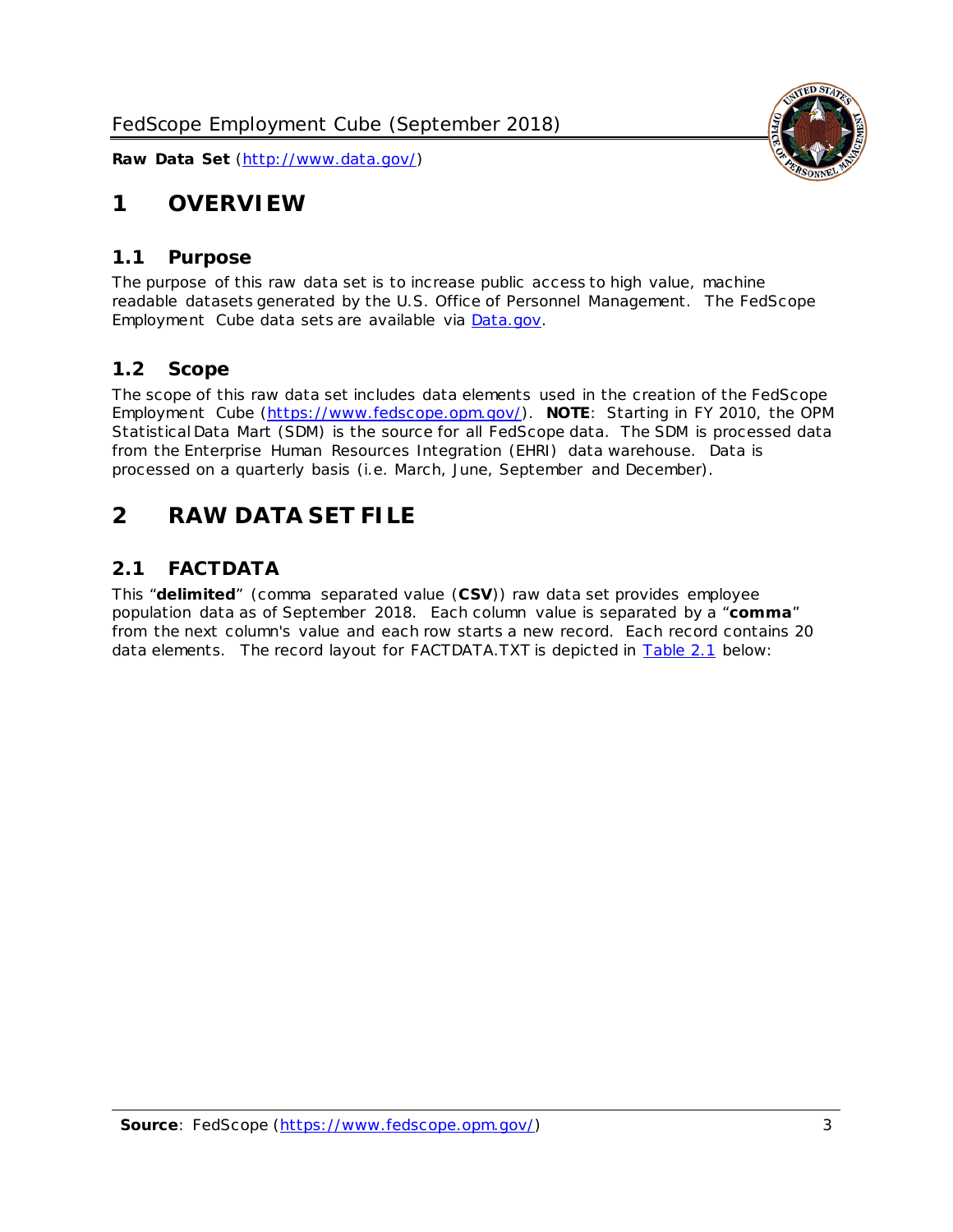

<span id="page-4-0"></span>

| Data<br><b>Column</b> | <b>DATA ELEMENT NAME</b>            | <b>CSV</b><br><b>Column</b><br><b>Name</b> | <b>CSV</b><br><b>Column</b><br><b>Format</b> |
|-----------------------|-------------------------------------|--------------------------------------------|----------------------------------------------|
| 1                     | Agency                              | <b>AGY SUB</b>                             | <b>TEXT</b>                                  |
| $\overline{2}$        | Location                            | <b>LOC</b>                                 | <b>TEXT</b>                                  |
| 3                     | Age                                 | <b>AGELVL</b>                              | <b>TEXT</b>                                  |
| 4                     | <b>Education Level</b>              | <b>EDLVL</b>                               | <b>TEXT</b>                                  |
| 5                     | General Schedule & Equivalent Grade | <b>GSEGRD</b>                              | <b>TEXT</b>                                  |
| 6                     | Length of Service                   | <b>LOSLVL</b>                              | <b>TEXT</b>                                  |
| 7                     | Occupation                          | <b>OCC</b>                                 | <b>TEXT</b>                                  |
| 8                     | Occupation Category                 | <b>PATCO</b>                               | <b>TEXT</b>                                  |
| 9                     | Pay Plan & Grade                    | <b>PPGRD</b>                               | <b>TEXT</b>                                  |
| 10                    | Salary Level                        | <b>SALLVL</b>                              | <b>TEXT</b>                                  |
| 11                    | <b>STEM Occupations</b>             | <b>STEMOCC</b>                             | <b>TEXT</b>                                  |
| 12                    | Supervisory Status                  | <b>SUPERVIS</b>                            | <b>TEXT</b>                                  |
| 13                    | Type of Appointment                 | <b>TOA</b>                                 | <b>TEXT</b>                                  |
| 14                    | Work Schedule                       | <b>WORKSCH</b>                             | <b>TEXT</b>                                  |
| 15                    | Work Status                         | <b>WORKSTAT</b>                            | <b>TEXT</b>                                  |
| 16                    | Date (e.g. 201809)                  | <b>DATECODE</b>                            | <b>TEXT</b>                                  |
| 17                    | Employment                          | <b>EMPLOYMENT</b>                          | <b>NUMERIC</b>                               |
| 18                    | Average Salary                      | <b>SALARY</b>                              | <b>NUMERIC</b>                               |
| 19                    | Average Length of Service           | LOS                                        | <b>NUMERIC</b>                               |
|                       | <b>Total Records: 2,100,802</b>     |                                            |                                              |

|  | Table 2.1: FACTDATA.TXT Record Layout |  |
|--|---------------------------------------|--|
|  |                                       |  |

**NOTE**: If importing this table (data set) into Excel, change the "column data format" for columns 1-17 from "General" to "Text". Columns 18-20 can be imported as "General" data format. In Excel, the "General" data format converts numeric values to numbers. Columns 1-17 are TEXT fields; Columns 18-20 are NUMERIC fields.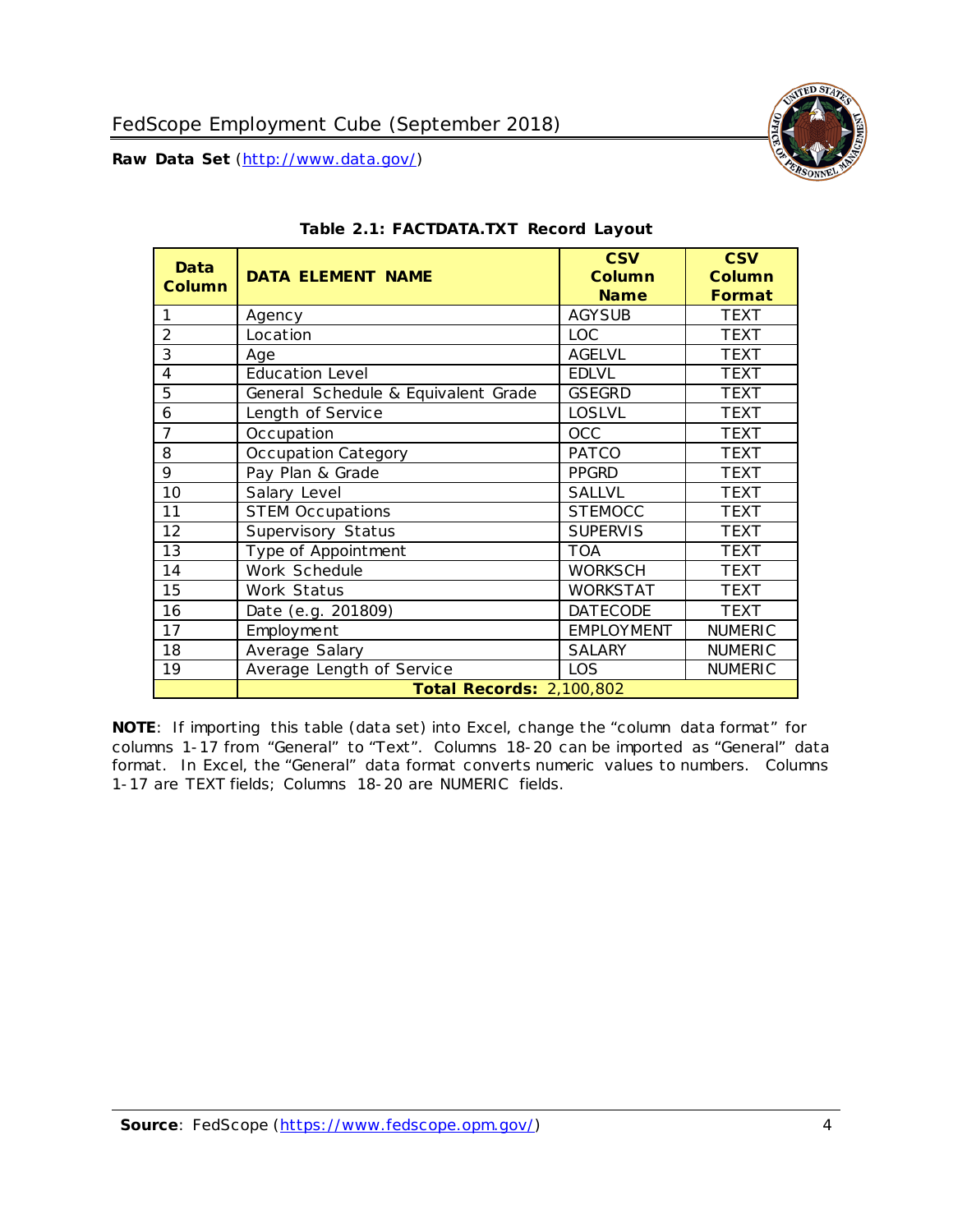

# <span id="page-5-0"></span>**3 DIMENSION TRANSLATIONS FILES**

# <span id="page-5-1"></span>*3.1 Agency*

This "**delimited**" (comma separated value (**CSV**)) data file provides translations for the agency data element contained in the employee population data file (FACTDATA.TXT). See [Table 2.1.](#page-4-0) Each column value is separated by a "**comma**" from the next column's value and each row starts a new record. Each record contains 6 data elements. The record layout for DTagy.txt is depicted in [Table 3.1](#page-5-2) below:

<span id="page-5-2"></span>

| Data<br><b>Column</b> | <b>DATA ELEMENT NAME</b>       | <b>CSV</b><br>Column<br><b>Name</b> | <b>CSV</b><br><b>Column</b><br><b>Format</b> |  |  |  |
|-----------------------|--------------------------------|-------------------------------------|----------------------------------------------|--|--|--|
|                       | Agency Type                    | <b>AGYTYP</b>                       | <b>TEXT</b>                                  |  |  |  |
|                       | Agency Type Translation        | <b>AGYTYPT</b>                      | <b>TEXT</b>                                  |  |  |  |
| 3                     | Agency                         | AGY                                 | <b>TEXT</b>                                  |  |  |  |
|                       | Agency Translation             | <b>AGYT</b>                         | <b>TEXT</b>                                  |  |  |  |
| 5                     | Agency Sub element             | <b>AGYSUB</b>                       | <b>TEXT</b>                                  |  |  |  |
|                       | Agency Sub element Translation | <b>AGY SUBT</b>                     | <b>TEXT</b>                                  |  |  |  |
|                       | <b>Total Records: 529</b>      |                                     |                                              |  |  |  |

#### **Table 3.1: DTagy.txt Record Layout**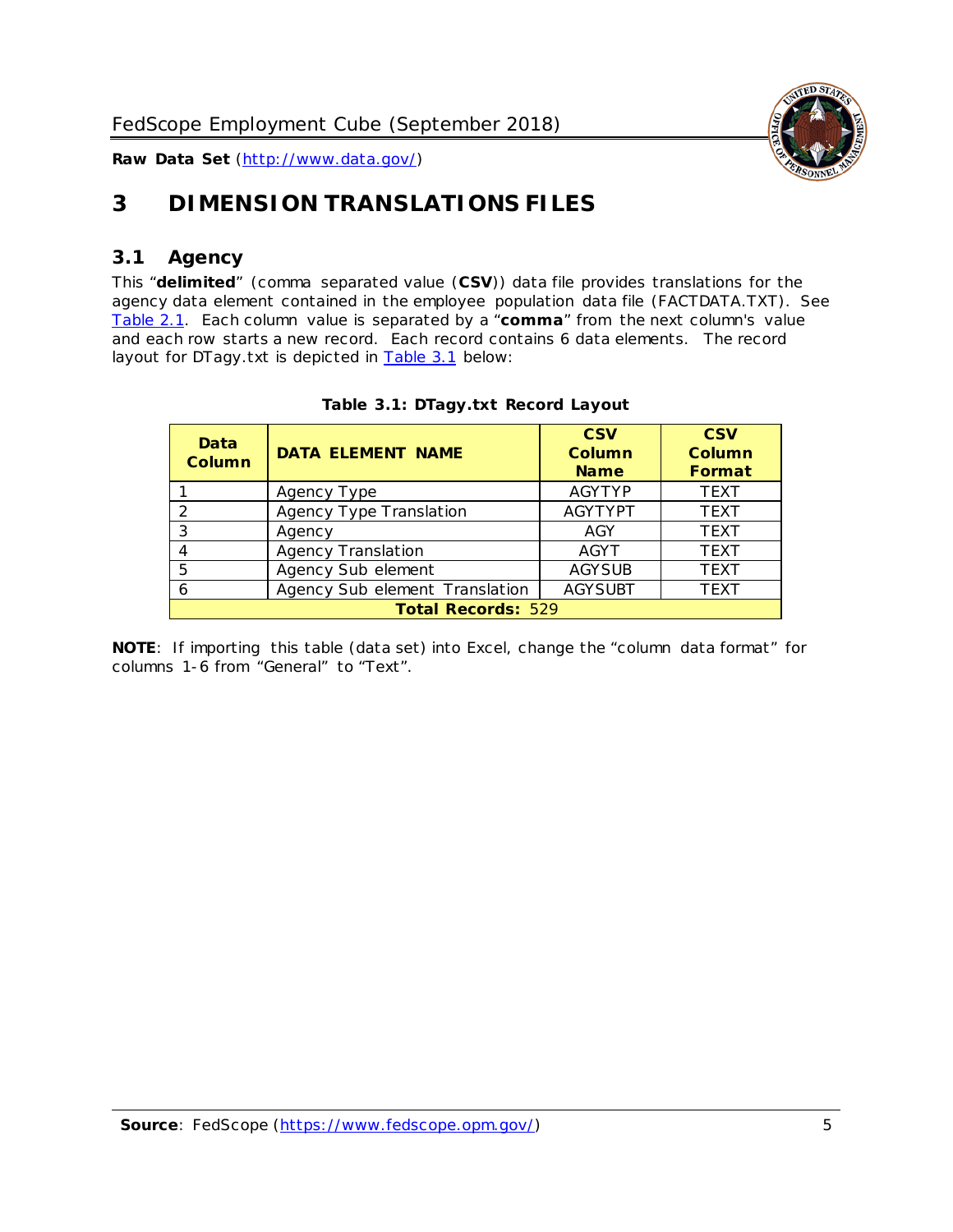

### <span id="page-6-0"></span>*3.2 Location*

This "**delimited**" (comma separated value (**CSV**)) data file provides translations for the location data element contained in the employee population data file (FACTDATA.TXT). See [Table 2.1.](#page-4-0) Each column value is separated by a "**comma**" from the next column's value and each row starts a new record. Each record contains 4 data elements. The record layout for DTloc .txt is depicted in [Table 3.2](#page-6-2) below:

<span id="page-6-2"></span>

| Data<br><b>Column</b>     | <b>DATA ELEMENT NAME</b>         | <b>CSV</b><br><b>Column</b><br><b>Name</b> | <b>CSV</b><br>Column<br>Format |  |  |
|---------------------------|----------------------------------|--------------------------------------------|--------------------------------|--|--|
|                           | Location Type                    | <b>LOCTYP</b>                              | <b>TFXT</b>                    |  |  |
| ົ                         | Location Type Translation        | <b>LOCTYPT</b>                             | <b>TEXT</b>                    |  |  |
| ົ                         | State/Country                    | <b>LOC</b>                                 | <b>TEXT</b>                    |  |  |
|                           | <b>State/Country Translation</b> | LOCT                                       | <b>TFXT</b>                    |  |  |
| <b>Total Records: 227</b> |                                  |                                            |                                |  |  |

| Table 3.2: DTloc.txt Record Layout |  |  |  |  |  |
|------------------------------------|--|--|--|--|--|
|------------------------------------|--|--|--|--|--|

**NOTE**: If importing this table (data set) into Excel, change the "column data format" for columns 1-4 from "General" to "Text".

# <span id="page-6-1"></span>*3.3 Age*

This "**delimited**" (comma separated value (**CSV**)) data file provides translations for the age data element contained in the employee population data file (FACTDATA.TXT). See Table [2.1.](#page-4-0) Each column value is separated by a "**comma**" from the next column's value and each row starts a new record. Each record contains 2 data elements. The record layout for DTagelvl.txt is depicted in **Table 3.3** below:

<span id="page-6-3"></span>

| Data<br><b>Column</b>    | <b>DATA ELEMENT NAME</b> | <b>CSV</b><br>Column<br><b>Name</b> | <b>CSV</b><br>Column<br><b>Format</b> |  |
|--------------------------|--------------------------|-------------------------------------|---------------------------------------|--|
|                          | Aae                      | AGFI VI                             | TFXT                                  |  |
|                          | Age Translation          | <b>AGELVLT</b>                      | TFXT                                  |  |
| <b>Total Records: 12</b> |                          |                                     |                                       |  |

|  |  | Table 3.3: DTagelvl.txt Record Layout |  |  |
|--|--|---------------------------------------|--|--|
|--|--|---------------------------------------|--|--|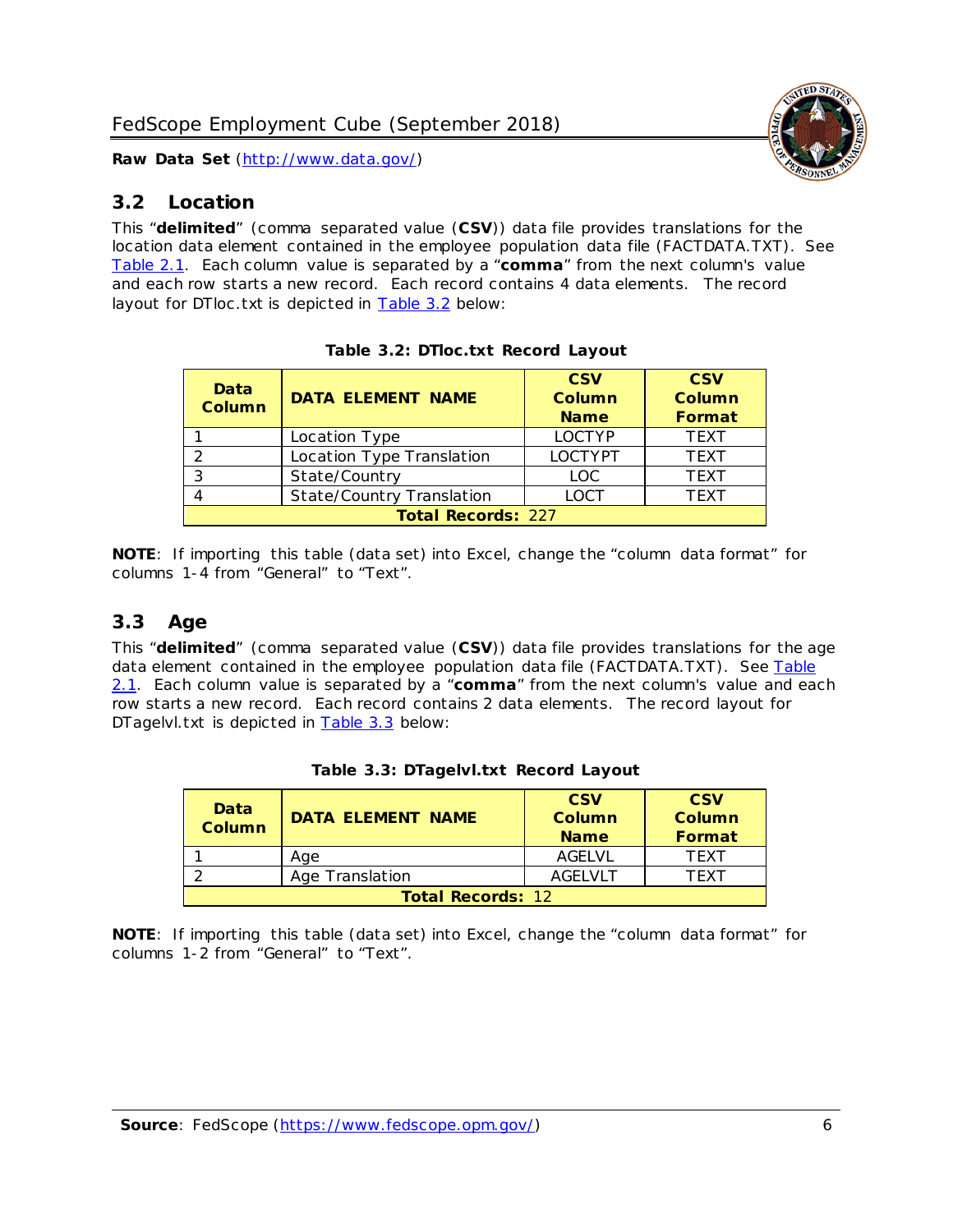

## <span id="page-7-0"></span>*3.4 Education Level*

This "**delimited**" (comma separated value (**CSV**)) data file provides translations for the education level data element contained in the employee population data file (FACTDATA.TXT). See [Table 2.1.](#page-4-0) Each column value is separated by a "**comma**" from the next column's value and each row starts a new record. Each record contains 4 data elements. The record layout for DTedlvl.txt is depicted in [Table 3.4](#page-7-1) below:

<span id="page-7-1"></span>

| Data<br><b>Column</b> | <b>DATA ELEMENT NAME</b>           | <b>CSV</b><br>Column<br><b>Name</b> | <b>CSV</b><br><b>Column</b><br>Format |  |  |  |
|-----------------------|------------------------------------|-------------------------------------|---------------------------------------|--|--|--|
|                       | Education Level Type               | <b>EDLVLTYP</b>                     | <b>TEXT</b>                           |  |  |  |
|                       | Education Level Type Translation   | <b>EDLVLTYPT</b>                    | <b>TEXT</b>                           |  |  |  |
| 3                     | <b>Education Level</b>             | <b>EDLVL</b>                        | <b>TEXT</b>                           |  |  |  |
|                       | <b>Education Level Translation</b> | <b>EDLVLT</b>                       | <b>TEXT</b>                           |  |  |  |
|                       | <b>Total Records: 24</b>           |                                     |                                       |  |  |  |

#### **Table 3.4: DTedlvl.txt Record Layout**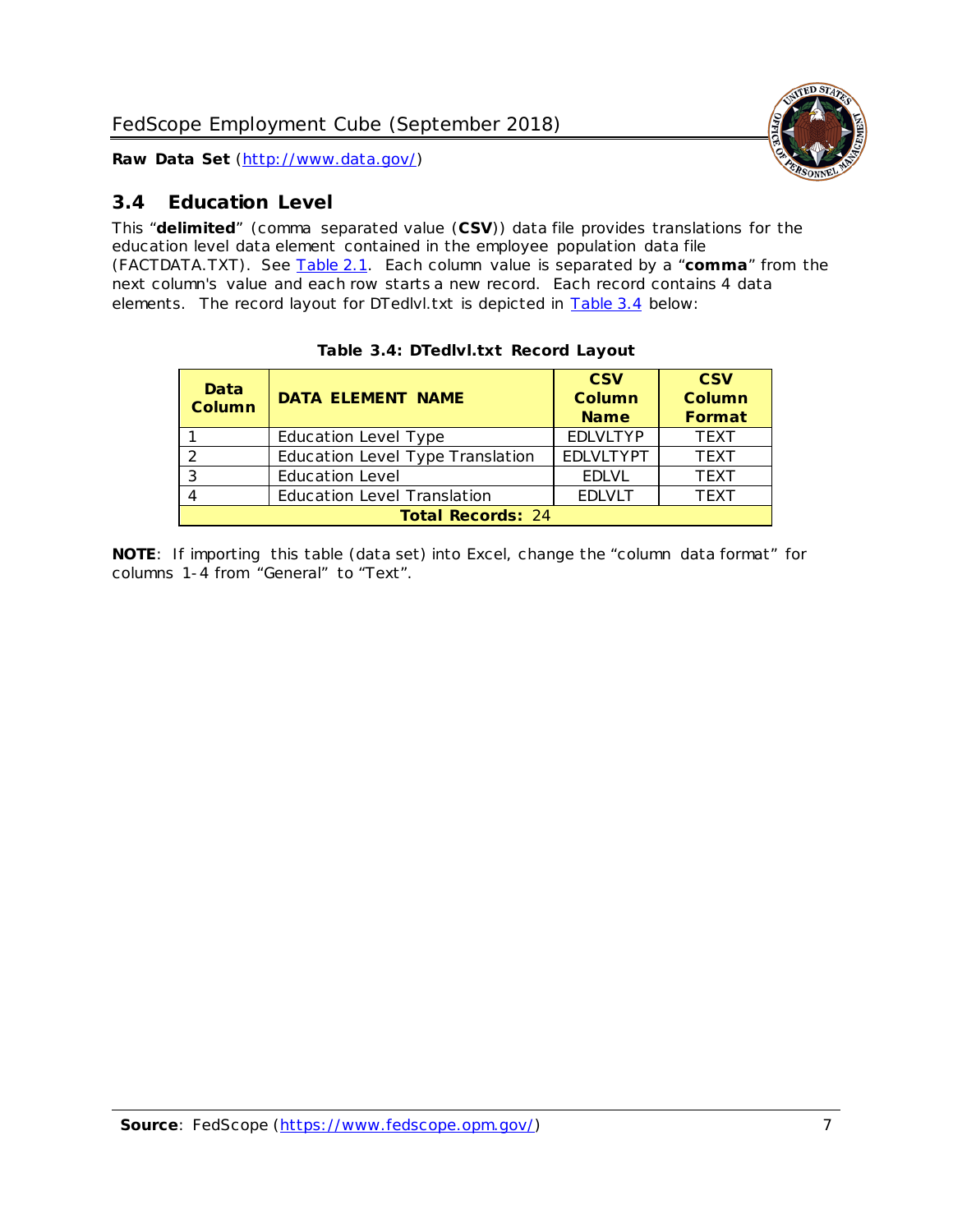

# <span id="page-8-0"></span>*3.5 General Schedule & Equivalent Grade*

This "**delimited**" (comma separated value (**CSV**)) data file provides translations for the general schedule & equivalent grade data element contained in the employee population data file (FACTDATA.TXT). See [Table 2.1.](#page-4-0) Each column value is separated by a "comma" from the next column's value and each row starts a new record. Each record contains 1 data element. The record layout for DTgsegrd.txt is depicted in [Table 3.5](#page-8-2) below:

<span id="page-8-2"></span>

| Data<br>Column           | DATA FI FMFNT NAMF                  | <b>CSV</b><br>Column<br><b>Name</b> | <b>CSV</b><br>Column<br>Format |  |  |
|--------------------------|-------------------------------------|-------------------------------------|--------------------------------|--|--|
|                          | General Schedule & Equivalent Grade | <b>GSFGRD</b>                       | TFXT                           |  |  |
| <b>Total Records: 17</b> |                                     |                                     |                                |  |  |

#### **Table 3.5: DTgsegrd.txt Record Layout**

**NOTE**: If importing this table (data set) into Excel, change the "column data format" for column 1-from "General" to "Text".

### <span id="page-8-1"></span>*3.6 Length of Service*

This "**delimited**" (comma separated value (**CSV**)) data file provides translations for the length of service data element contained in the employee population data file (FACTDATA.TXT). See [Table 2.1.](#page-4-0) Each column value is separated by a "**comma**" from the next column's value and each row starts a new record. Each record contains 2 data elements. The record layout for DTloslvl.txt is depicted in [Table 3.6](#page-8-3) below:

| Table 3.6: DTloslvl.txt Record Layout |  |  |  |  |  |
|---------------------------------------|--|--|--|--|--|
|---------------------------------------|--|--|--|--|--|

<span id="page-8-3"></span>

| Data<br><b>Column</b>    | <b>DATA ELEMENT NAME</b>      | <b>CSV</b><br><b>Column</b><br><b>Name</b> | <b>CSV</b><br><b>Column</b><br><b>Format</b> |  |  |
|--------------------------|-------------------------------|--------------------------------------------|----------------------------------------------|--|--|
|                          | Length of Service             | <b>LOSLVL</b>                              | <b>TFXT</b>                                  |  |  |
|                          | Length of Service Translation | LOSLVLT                                    | TFXT                                         |  |  |
| <b>Total Records: 11</b> |                               |                                            |                                              |  |  |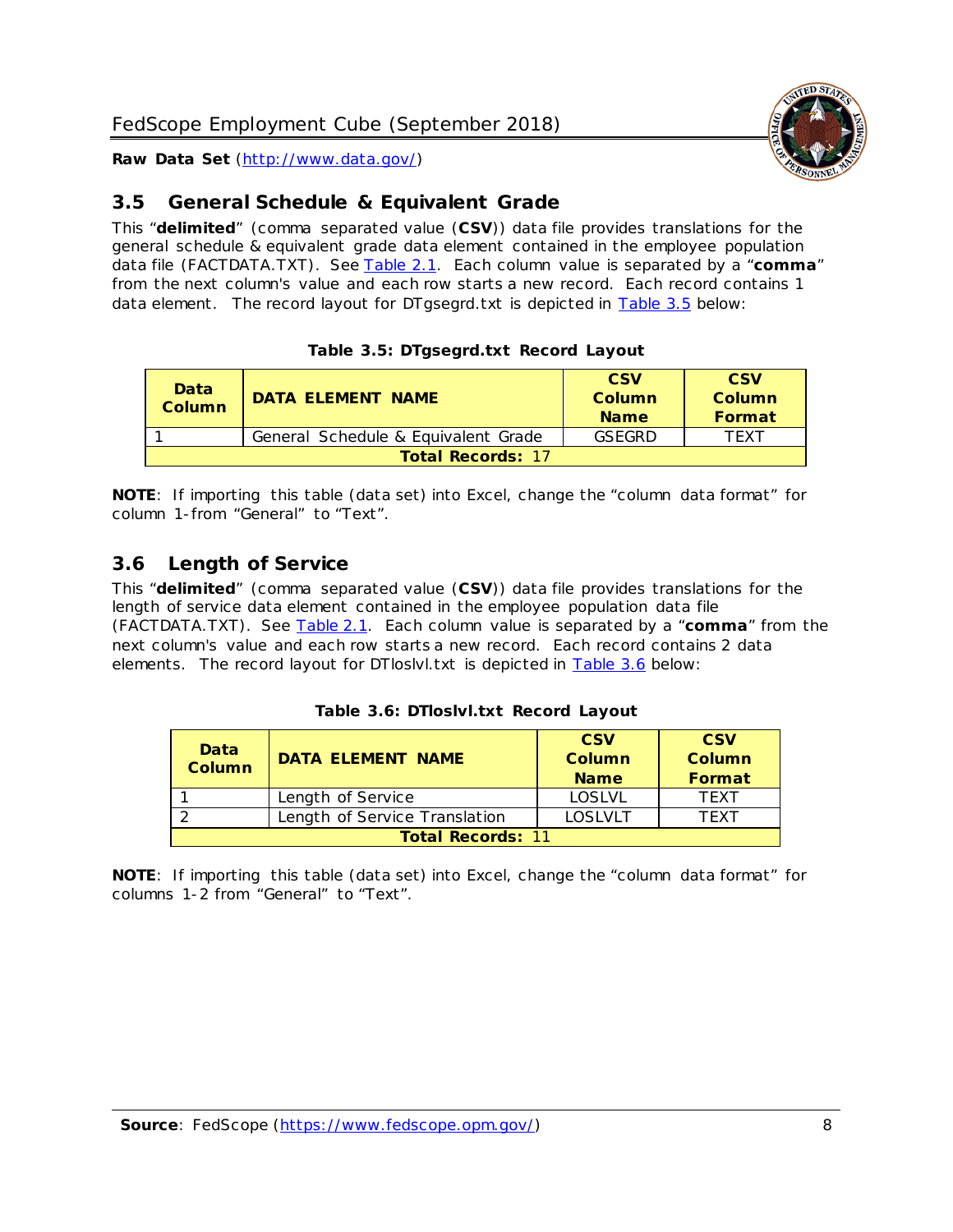

# <span id="page-9-0"></span>*3.7 Occupation*

This "**delimited**" (comma separated value (**CSV**)) data file provides translations for the occupation data element contained in the employee population data file (FACTDATA.TXT). See [Table 2.1.](#page-4-0) Each column value is separated by a "**comma**" from the next column's value and each row starts a new record. Each record contains 6 data elements. The record layout for DTocc .txt is depicted in [Table 3.7](#page-9-2) below:

<span id="page-9-2"></span>

| Data<br><b>Column</b> | <b>DATA ELEMENT NAME</b>      | <b>CSV</b><br><b>Column</b><br><b>Name</b> | <b>CSV</b><br>Column<br>Format |
|-----------------------|-------------------------------|--------------------------------------------|--------------------------------|
|                       | Occupation Type               | <b>OCCTYP</b>                              | <b>TEXT</b>                    |
| $\mathcal{P}$         | Occupation Type Translation   | <b>OCCTYPT</b>                             | <b>TEXT</b>                    |
| 3                     | Occupation Family             | <b>OCCFAM</b>                              | <b>TEXT</b>                    |
|                       | Occupation Family Translation | <b>OCCFAMT</b>                             | <b>TEXT</b>                    |
| 5                     | Occupation                    | <b>OCC</b>                                 | <b>TEXT</b>                    |
| 6                     | Occupation Translation        | <b>OCCT</b>                                | <b>TEXT</b>                    |
|                       | <b>Total Records: 677</b>     |                                            |                                |

|  |  |  | Table 3.7: DTocc.txt Record Layout |  |  |
|--|--|--|------------------------------------|--|--|
|--|--|--|------------------------------------|--|--|

**NOTE**: If importing this table (data set) into Excel, change the "column data format" for columns 1-6 from "General" to "Text".

### <span id="page-9-1"></span>*3.8 Occupation Category*

This "**delimited**" (comma separated value (**CSV**)) data file provides translations for the occupation category data element contained in the employee population data file (FACTDATA.TXT). See [Table 2.1.](#page-4-0) Each column value is separated by a "**comma**" from the next column's value and each row starts a new record. Each record contains 2 data elements. The record layout for DTpatco.txt is depicted in [Table 3.8](#page-9-3) below:

<span id="page-9-3"></span>

| Data<br><b>Column</b>   | <b>DATA ELEMENT NAME</b>        | <b>CSV</b><br>Column<br><b>Name</b> | <b>CSV</b><br><b>Column</b><br>Format |  |
|-------------------------|---------------------------------|-------------------------------------|---------------------------------------|--|
|                         | Occupation Category             | <b>PATCO</b>                        | <b>TFXT</b>                           |  |
|                         | Occupation Category Translation | <b>PATCOT</b>                       | TFXT                                  |  |
| <b>Total Records: 7</b> |                                 |                                     |                                       |  |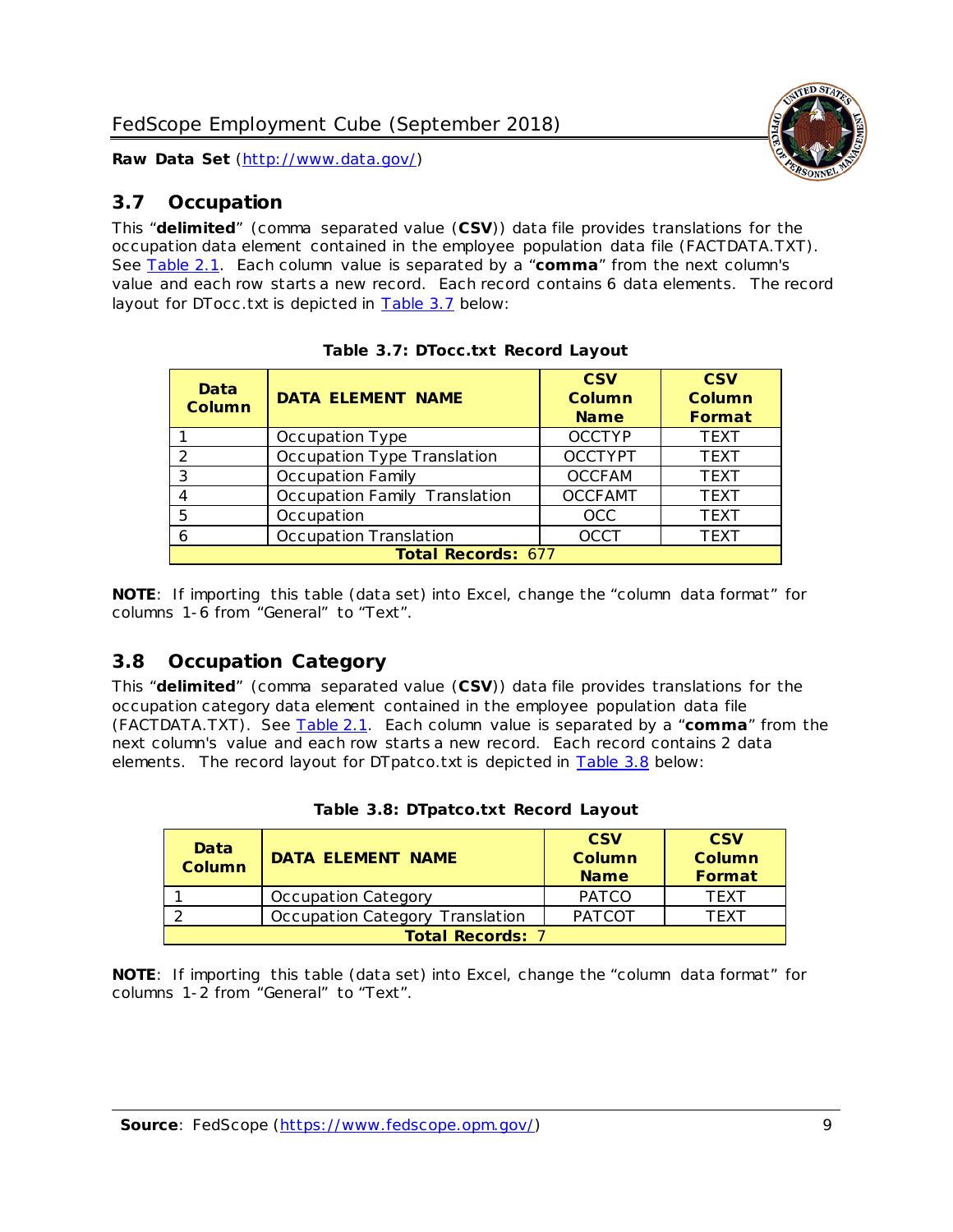

# <span id="page-10-0"></span>*3.9 Pay Plan & Grade*

This "**delimited**" (comma separated value (**CSV**)) data file provides translations for the pay plan & grade data element contained in the employee population data file (FACTDATA.TXT). See [Table 2.1.](#page-4-0) Each column value is separated by a "**comma**" from the next column's value and each row starts a new record. Each record contains 7 data elements. The record layout for DTppgrd.txt is depicted in [Table 3.9](#page-10-2) below:

<span id="page-10-2"></span>

| Data<br><b>Column</b>       | <b>DATA ELEMENT NAME</b>   | <b>CSV</b><br><b>Column</b><br><b>Name</b> | <b>CSV</b><br><b>Column</b><br>Format |  |  |
|-----------------------------|----------------------------|--------------------------------------------|---------------------------------------|--|--|
|                             | Pay Plan Type              | <b>PPTYP</b>                               | <b>TEXT</b>                           |  |  |
| 2                           | Pay Plan Type Translation  | <b>PPTYPT</b>                              | <b>TEXT</b>                           |  |  |
| 3                           | Pay Plan Group             | <b>PPGROUP</b>                             | <b>TEXT</b>                           |  |  |
| 4                           | Pay Plan Group Translation | <b>PPGROUPT</b>                            | <b>TEXT</b>                           |  |  |
| 5                           | Pay Plan                   | PAYPLAN                                    | <b>TEXT</b>                           |  |  |
| 6                           | Pay Plan Translation       | PAYPLANT                                   | <b>TEXT</b>                           |  |  |
|                             | Pay Plan & Grade           | <b>PPGRD</b>                               | <b>TEXT</b>                           |  |  |
| <b>Total Records: 1,009</b> |                            |                                            |                                       |  |  |

|  | Table 3.9: DTppgrd.txt Record Layout |  |
|--|--------------------------------------|--|
|  |                                      |  |

**NOTE**: If importing this table (data set) into Excel, change the "column data format" for columns 1-7 from "General" to "Text".

### <span id="page-10-1"></span>*3.10 Salary Level*

This "**delimited**" (comma separated value (**CSV**)) data file provides translations for the salary level data element contained in the employee population data file (FACTDATA.TXT). See [Table 2.1.](#page-4-0) Each column value is separated by a "**comma**" from the next column's value and each row starts a new record. Each record contains 2 data elements. The record layout for DTsallvl.txt is depicted in **Table 3.10** below:

<span id="page-10-3"></span>

| Data<br><b>Column</b>    | <b>DATA ELEMENT NAME</b> | <b>CSV</b><br>Column<br><b>Name</b> | <b>CSV</b><br>Column<br>Format |  |
|--------------------------|--------------------------|-------------------------------------|--------------------------------|--|
|                          | Salary Level             | <b>SALLVL</b>                       | <b>TFXT</b>                    |  |
|                          | Salary Level Translation | SAI I VI T                          | TFXT                           |  |
| <b>Total Records: 26</b> |                          |                                     |                                |  |

|  |  | Table 3.10: DTsallvl.txt Record Layout |  |  |
|--|--|----------------------------------------|--|--|
|--|--|----------------------------------------|--|--|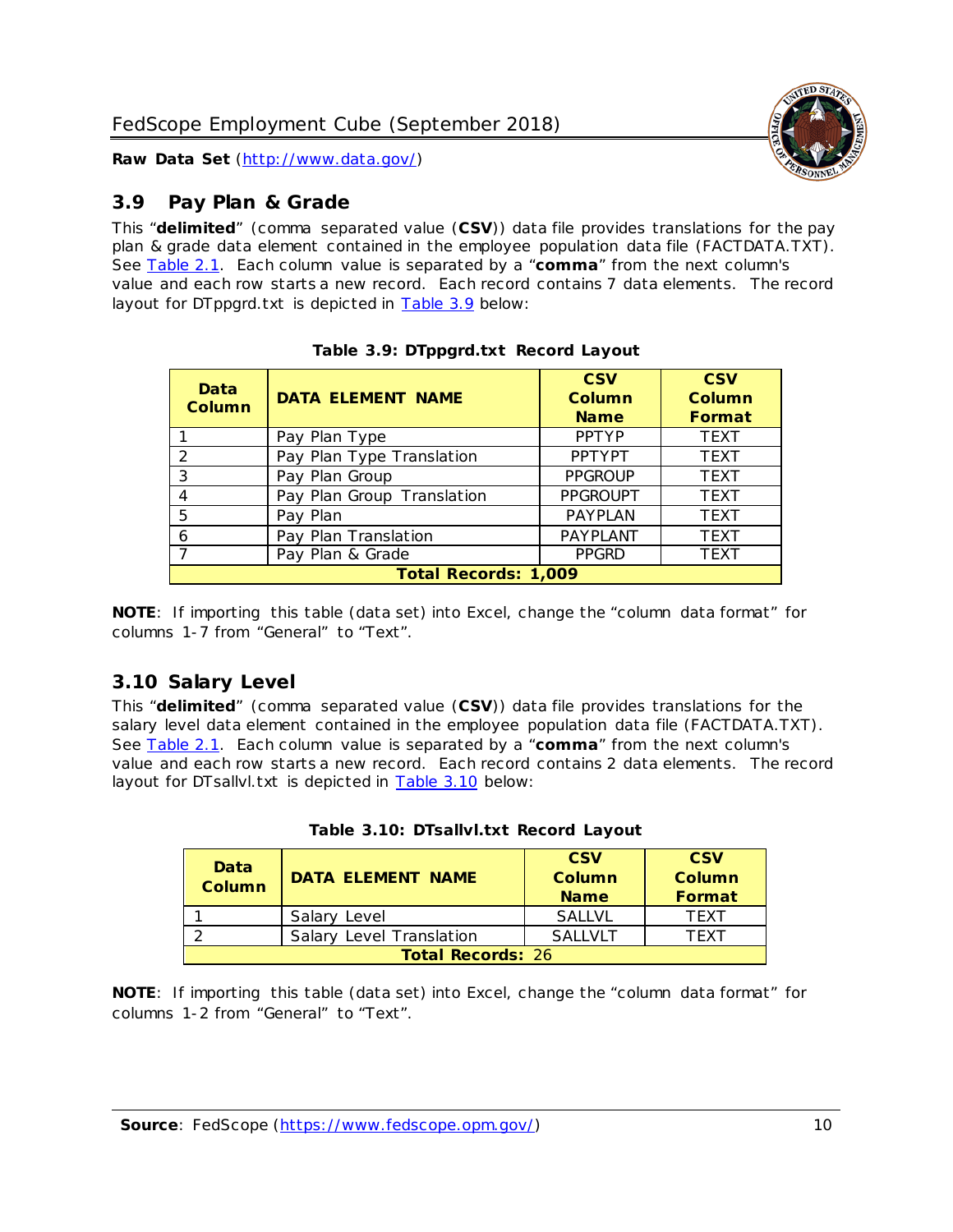

# <span id="page-11-0"></span>*3.11 STEM Occupations*

This "**delimited**" (comma separated value (**CSV**)) data file provides translations for the STEM occupations data element contained in the employee population data file (FACTDATA.TXT). See [Table 2.1.](#page-4-0) Each column value is separated by a "**comma**" from the next column's value and each row starts a new record. Each record contains 6 data elements. The record layout for DTstemocc .txt is depicted in [Table 3.11](#page-11-2) below:

<span id="page-11-2"></span>

| Data<br><b>Column</b> | <b>DATA ELEMENT NAME</b>                | <b>CSV</b><br><b>Column</b><br><b>Name</b> | <b>CSV</b><br><b>Column</b><br>Format |
|-----------------------|-----------------------------------------|--------------------------------------------|---------------------------------------|
|                       | <b>STEM Occupation Aggregate</b>        | <b>STEMAGG</b>                             | <b>TEXT</b>                           |
| $\mathcal{P}$         | STEM Occupation Aggregate Translation   | <b>STEMAGGT</b>                            | <b>TEXT</b>                           |
| 3                     | <b>STEM Occupation Type</b>             | <b>STEMTYP</b>                             | <b>TEXT</b>                           |
|                       | <b>STEM Occupation Type Translation</b> | <b>STEMTYPT</b>                            | <b>TEXT</b>                           |
| 5                     | <b>STEM Occupation</b>                  | <b>STEMOCC</b>                             | <b>TEXT</b>                           |
| 6                     | <b>STEM Occupation Translation</b>      | <b>STEMOCCT</b>                            | <b>TEXT</b>                           |
|                       | <b>Total Records: 101</b>               |                                            |                                       |

**Table 3.11: DTstemocc.txt Record Layout**

**NOTE**: If importing this table (data set) into Excel, change the "column data format" for columns 1-6 from "General" to "Text".

# <span id="page-11-1"></span>*3.12 Supervisory Status*

This "**delimited**" (comma separated value (**CSV**)) data file provides translations for the supervisory status data element contained in the employee population data file (FACTDATA.TXT). See [Table 2.1.](#page-4-0) Each column value is separated by a "**comma**" from the next column's value and each row starts a new record. Each record contains 4 data elements. The record layout for DTsuper.txt is depicted in **Table 3.12** below:

<span id="page-11-3"></span>

| Data<br><b>Column</b>   | <b>DATA ELEMENT NAME</b>            | <b>CSV</b><br>Column<br><b>Name</b> | <b>CSV</b><br><b>Column</b><br>Format |  |  |
|-------------------------|-------------------------------------|-------------------------------------|---------------------------------------|--|--|
|                         | Supervisory Status Type             | <b>SUPERTYP</b>                     | <b>TEXT</b>                           |  |  |
|                         | Supervisory Status Type Translation | <b>SUPERTYPT</b>                    | <b>TEXT</b>                           |  |  |
|                         | Supervisory Status                  | <b>SUPERVIS</b>                     | <b>TEXT</b>                           |  |  |
|                         | Supervisory Status Translation      | <b>SUPERVIST</b>                    | <b>TEXT</b>                           |  |  |
| <b>Total Records: 7</b> |                                     |                                     |                                       |  |  |

|  | Table 3.12: DTsuper.txt Record Layout |  |
|--|---------------------------------------|--|
|  |                                       |  |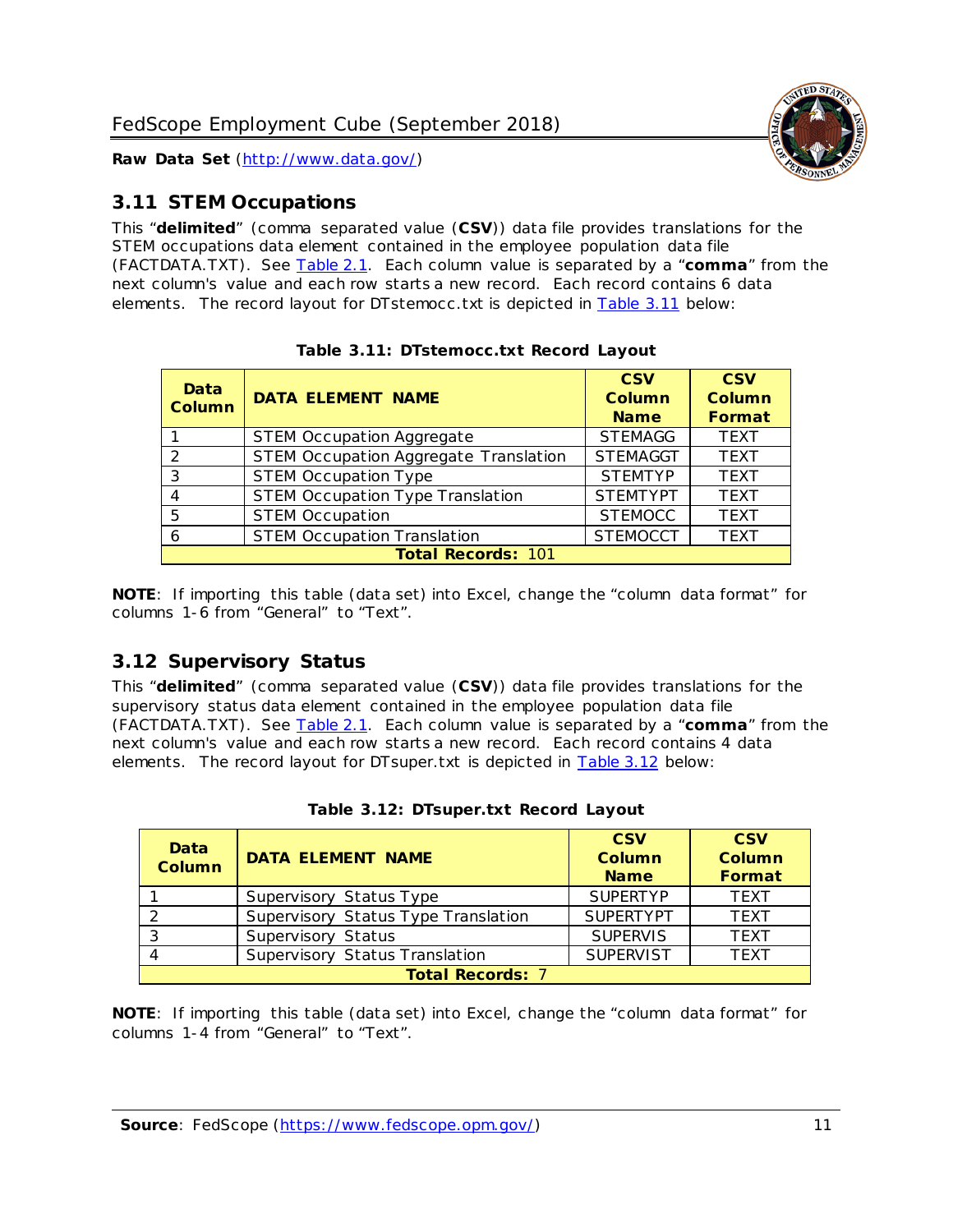

# <span id="page-12-0"></span>*3.13 Type of Appointment*

This "**delimited**" (comma separated value (**CSV**)) data file provides translations for the type of appointment data element contained in the employee population data file (FACTDATA.TXT). See [Table 2.1.](#page-4-0) Each column value is separated by a "**comma**" from the next column's value and each row starts a new record. Each record contains 4 data elements. The record layout for DTtoa.txt is depicted in [Table 3.13](#page-12-2) below:

<span id="page-12-2"></span>

| Data<br><b>Column</b>    | <b>DATA ELEMENT NAME</b>             | <b>CSV</b><br>Column<br><b>Name</b> | <b>CSV</b><br>Column<br>Format |
|--------------------------|--------------------------------------|-------------------------------------|--------------------------------|
|                          | Type of Appointment Type             | <b>TOATYP</b>                       | <b>TEXT</b>                    |
| 2                        | Type of Appointment Type Translation | <b>TOATYPT</b>                      | <b>TEXT</b>                    |
| 3                        | Type of Appointment                  | TOA                                 | <b>TEXT</b>                    |
|                          | Type of Appointment Translation      | <b>TOAT</b>                         | <b>TEXT</b>                    |
| <b>Total Records: 21</b> |                                      |                                     |                                |

|  | Table 3.13: DTtoa.txt Record Layout |  |
|--|-------------------------------------|--|
|  |                                     |  |

**NOTE**: If importing this table (data set) into Excel, change the "column data format" for columns 1-4 from "General" to "Text".

# <span id="page-12-1"></span>*3.14 Work Schedule*

This "**delimited**" (comma separated value (**CSV**)) data file provides translations for the work schedule data element contained in the employee population data file (FACTDATA.TXT). See [Table 2.1.](#page-4-0) Each column value is separated by a "**comma**" from the next column's value and each row starts a new record. Each record contains 4 data elements. The record layout for DTwrksch.txt is depicted in [Table 3.14](#page-12-3) below:

<span id="page-12-3"></span>

| Data<br>Column           | <b>DATA ELEMENT NAME</b>       | <b>CSV</b><br><b>Column</b><br><b>Name</b> | <b>CSV</b><br><b>Column</b><br>Format |
|--------------------------|--------------------------------|--------------------------------------------|---------------------------------------|
|                          | Work Schedule Type             | <b>WSTYP</b>                               | <b>TFXT</b>                           |
| $\mathcal{P}$            | Work Schedule Type Translation | <b>WSTYPT</b>                              | <b>TEXT</b>                           |
| -3                       | Work Schedule                  | <b>WORKSCH</b>                             | <b>TEXT</b>                           |
|                          | Work Schedule Translation      | <b>WORKSCHT</b>                            | <b>TEXT</b>                           |
| <b>Total Records: 12</b> |                                |                                            |                                       |

**Table 3.14: DTwrksch.txt Record Layout**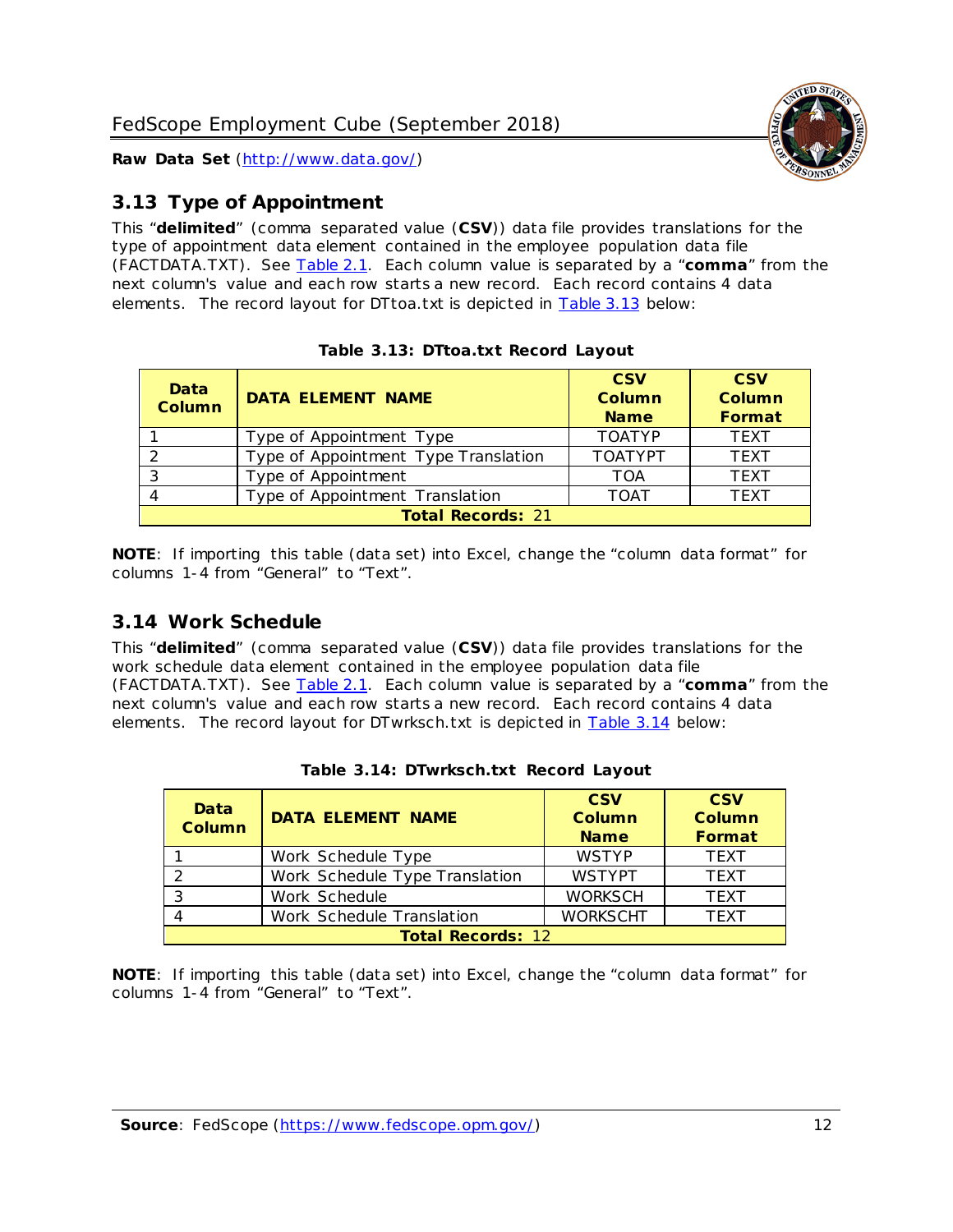

#### <span id="page-13-0"></span>*3.15 Work Status*

This "**delimited**" (comma separated value (**CSV**)) data file provides translations for the work status data element contained in the employee population data file (FACTDATA.TXT). See [Table 2.1.](#page-4-0) Each column value is separated by a "**comma**" from the next column's value and each row starts a new record. Each record contains 2 data elements. The record layout for DTwkstat.txt is depicted in [Table 3.15](#page-13-2) below:

<span id="page-13-2"></span>

| Data<br>Column          | DATA FI FMFNT NAMF      | <b>CSV</b><br>Column<br><b>Name</b> | <b>CSV</b><br><b>Column</b><br>Format |
|-------------------------|-------------------------|-------------------------------------|---------------------------------------|
|                         | Work Status             | <b>WORKSTAT</b>                     | <b>TFXT</b>                           |
|                         | Work Status Translation | <b>WORKSTATT</b>                    | TFXT                                  |
| <b>Total Records: 2</b> |                         |                                     |                                       |

**Table 3.15: DTwkstat.txt Record Layout**

**NOTE**: If importing this table (data set) into Excel, change the "column data format" for columns 1-2 from "General" to "Text".

#### <span id="page-13-1"></span>*3.16 Date*

This "**delimited**" (comma separated value (**CSV**)) data file provides translations for the status file month date data element contained in the employee population data file (FACTDATA.TXT). See [Table 2.1.](#page-4-0) Each column value is separated by a "**comma**" from the next column's value and each row starts a new record. Each record contains 2 data elements. The record layout for DTdate.txt is depicted in [Table 3.16](#page-13-3) below:

<span id="page-13-3"></span>

| Data<br><b>Column</b>   | DATA ELEMENT NAME     | <b>CSV</b><br>Column<br><b>Name</b> | <b>CSV</b><br>Column<br>Format |
|-------------------------|-----------------------|-------------------------------------|--------------------------------|
|                         | File Date             | <b>DATECODE</b>                     | <b>TFXT</b>                    |
|                         | File Date Translation | <b>DATECODET</b>                    | TFXT                           |
| <b>Total Records: 1</b> |                       |                                     |                                |

**Table 3.16: DTdate.txt Record Layout**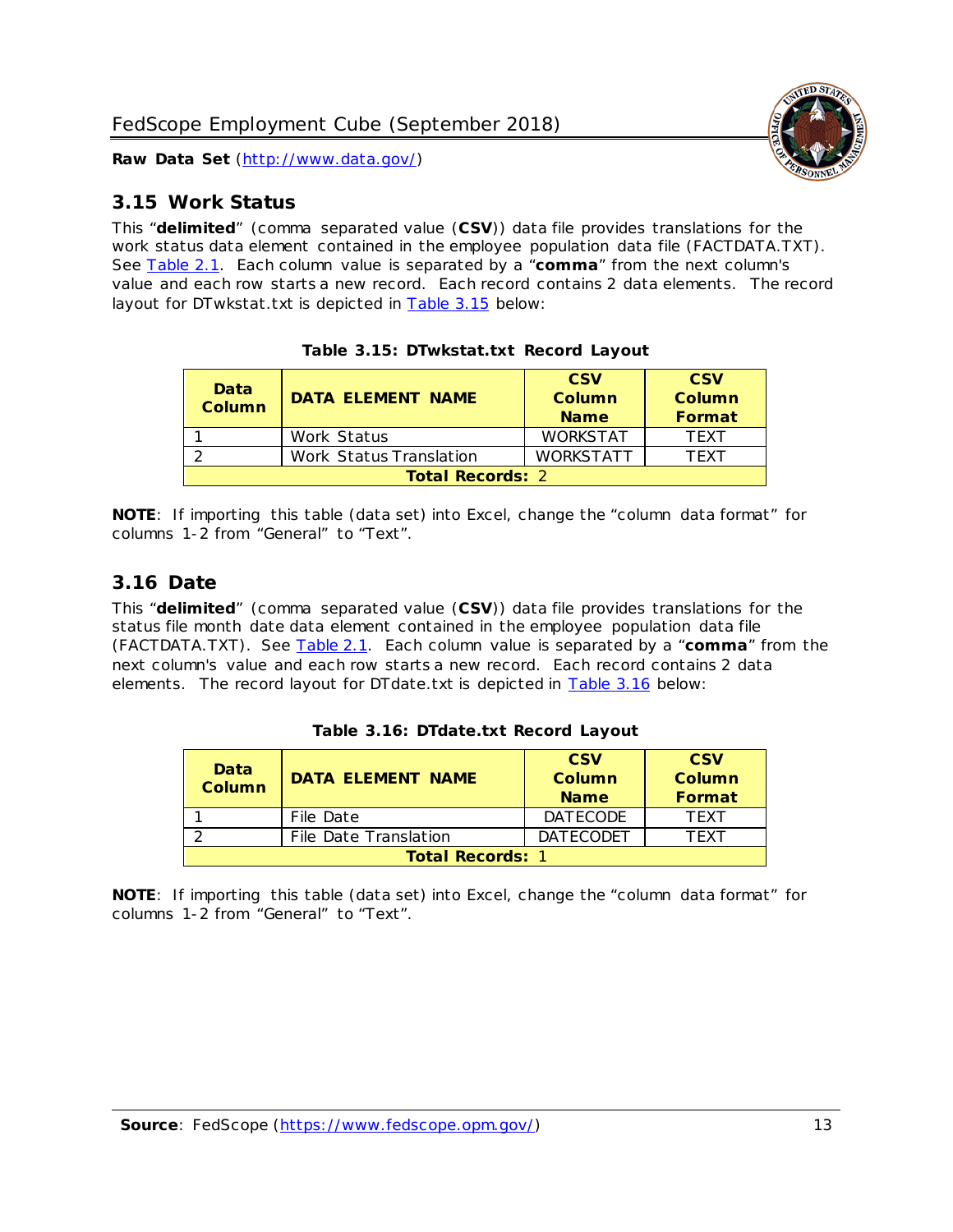

# <span id="page-14-0"></span>*3.17 Employment*

There is no translation file for this data element. Every record in the employee population data file (FACTDATA.TXT) contains a value of "1" for this field. See Chapter [4.17](#page-16-8) for definition of **Employment**.

# <span id="page-14-1"></span>*3.18 Average Salary*

There is no translation file for this data element. See Chapter [4.18](#page-17-1) for definition of Average [Salary](#page-17-1) [Average Salary.](#page-17-1)

# <span id="page-14-2"></span>*3.19 Average Length of Service*

There is no translation file for this data element. See Chapter  $4.19$  for definition of Average [Length of Service](#page-17-2)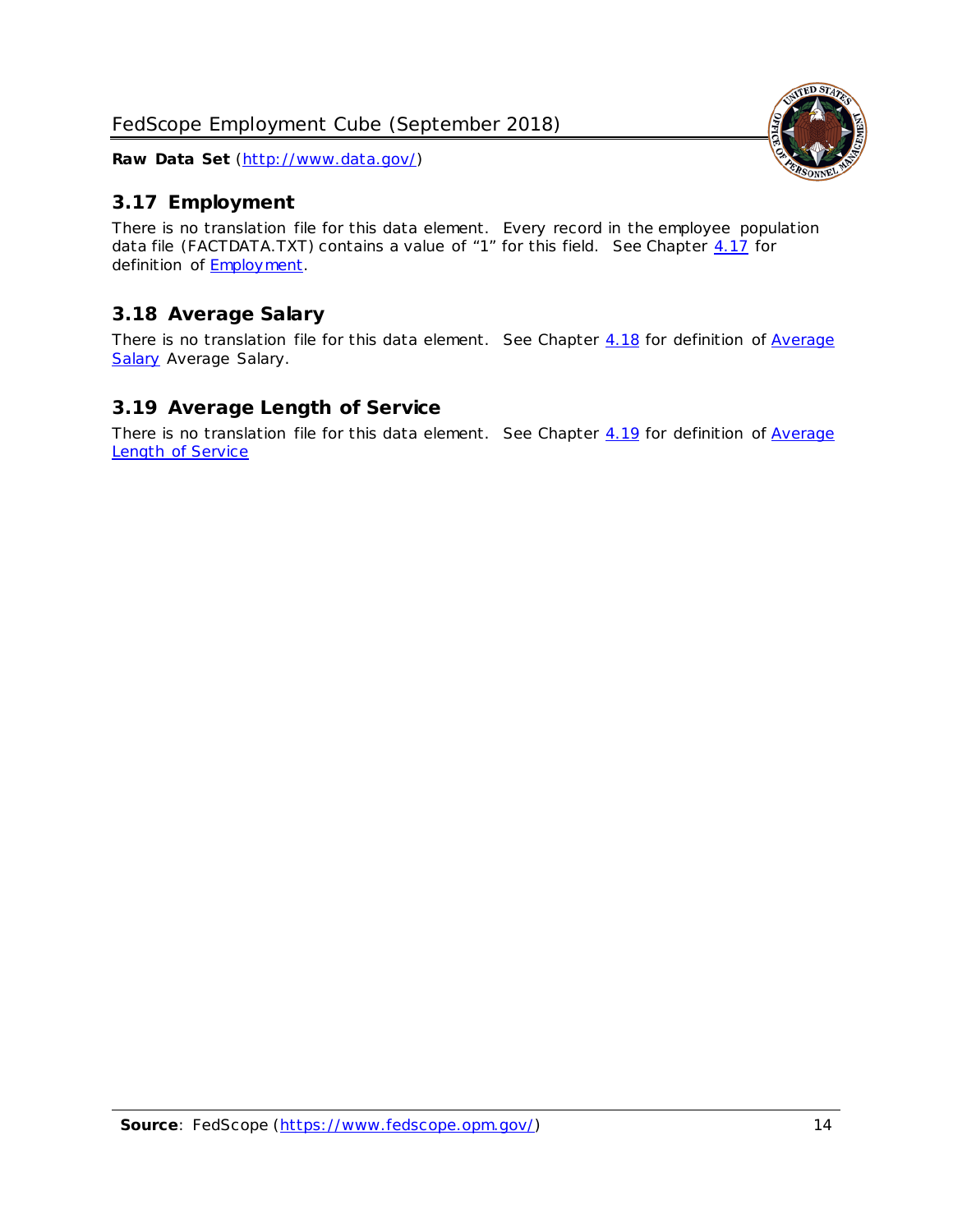<span id="page-15-0"></span>

## <span id="page-15-1"></span>*4.1 Agency*

<span id="page-15-2"></span>The employing organization.

#### *4.2 Location*

The official duty station of an employee. Locations in the United States are defined in terms of states. Locations outside the United States are defined in terms of countries and U.S. territories.

# <span id="page-15-3"></span>*4.3 Age*

An employee's age. Age is displayed in five-year intervals, except for an initial interval of less than 20 years and a final interval of 65 years or more.

#### <span id="page-15-4"></span>*4.4 Education Level*

<span id="page-15-5"></span>The extent of an employee's educational attainment from an accredited institution.

#### *4.5 General Schedule & Equivalent Grade*

The General Schedule grade for pay plans in the General Schedule and Equivalent pay plan category (See [Pay Plan & Grade\)](#page-16-0).

#### <span id="page-15-6"></span>*4.6 Length of Service*

The number of years of Federal civilian employment, creditable military service, and other service made creditable by specific legislation. Length of service is grouped by five-year intervals, except for:

- a. the initial intervals of less than 1 year, 1-2 years, and 3-4 years and
- b. the final interval of 35 years or more.

### <span id="page-15-7"></span>*4.7 Occupation*

<span id="page-15-8"></span>An employee's occupation as defined by the Office of Personnel Management (OPM).

### *4.8 Occupation Category*

Occupational categories are defined by the educational requirements of the occupation and the subject matter and level of difficulty or responsibility of the work.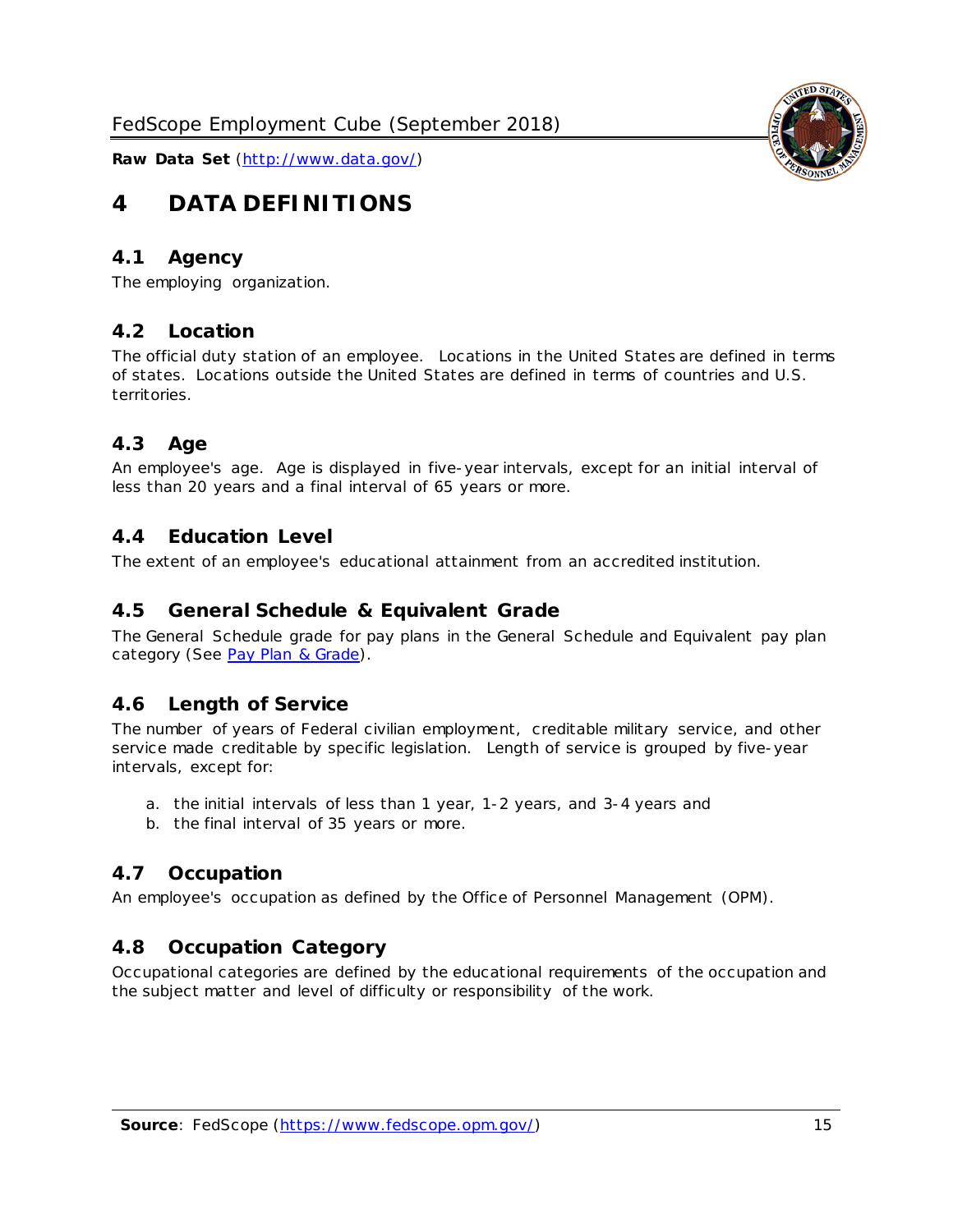## <span id="page-16-0"></span>*4.9 Pay Plan & Grade*

The pay system and, where applicable, the grade used to determine an employee's basic pay rate. Grade denotes a hierarchical position in a pay plan and is sometimes referred to as level, class, rank, or pay band.

# <span id="page-16-1"></span>*4.10 Salary Level*

An employee's adjusted basic pay, which is an annualized rate of pay. Adjusted basic pay is the sum of an employee's rate of basic pay plus any locality comparability payment and/or special pay adjustment for law enforcement officers. Salaries are grouped by \$10,000 intervals, except for an initial interval of less than \$20,000 and a final interval of \$180,000 or more.

An employee's actual earnings may be more or less than the annualized rate because of factors such as overtime, shift differentials, less than full time work, or leave without pay.

# <span id="page-16-2"></span>*4.11 STEM Occupations*

Listing of occupations grouped into the following four occupational series:

- 1. **S**cience
- 2. **T**echnology
- 3. **E**ngineering
- 4. **M**athematics

### <span id="page-16-3"></span>*4.12 Supervisory Status*

The nature of managerial, supervisory, or non-supervisory responsibility assigned to an employee's position.

### <span id="page-16-4"></span>*4.13 Type of Appointment*

<span id="page-16-5"></span>An employee's appointment in terms of permanence and competitiveness.

#### *4.14 Work Schedule*

<span id="page-16-6"></span>The time basis on which an employee is scheduled to work.

### *4.15 Work Status*

A combination of Type of Appointment and Work Schedule data elements. The Work Status data element is limited to "Non-Seasonal Full Time Permanent" and "Other Employees".

### <span id="page-16-7"></span>*4.16 Date*

<span id="page-16-8"></span>The file date (e.g. September 2018 represented by 201809).

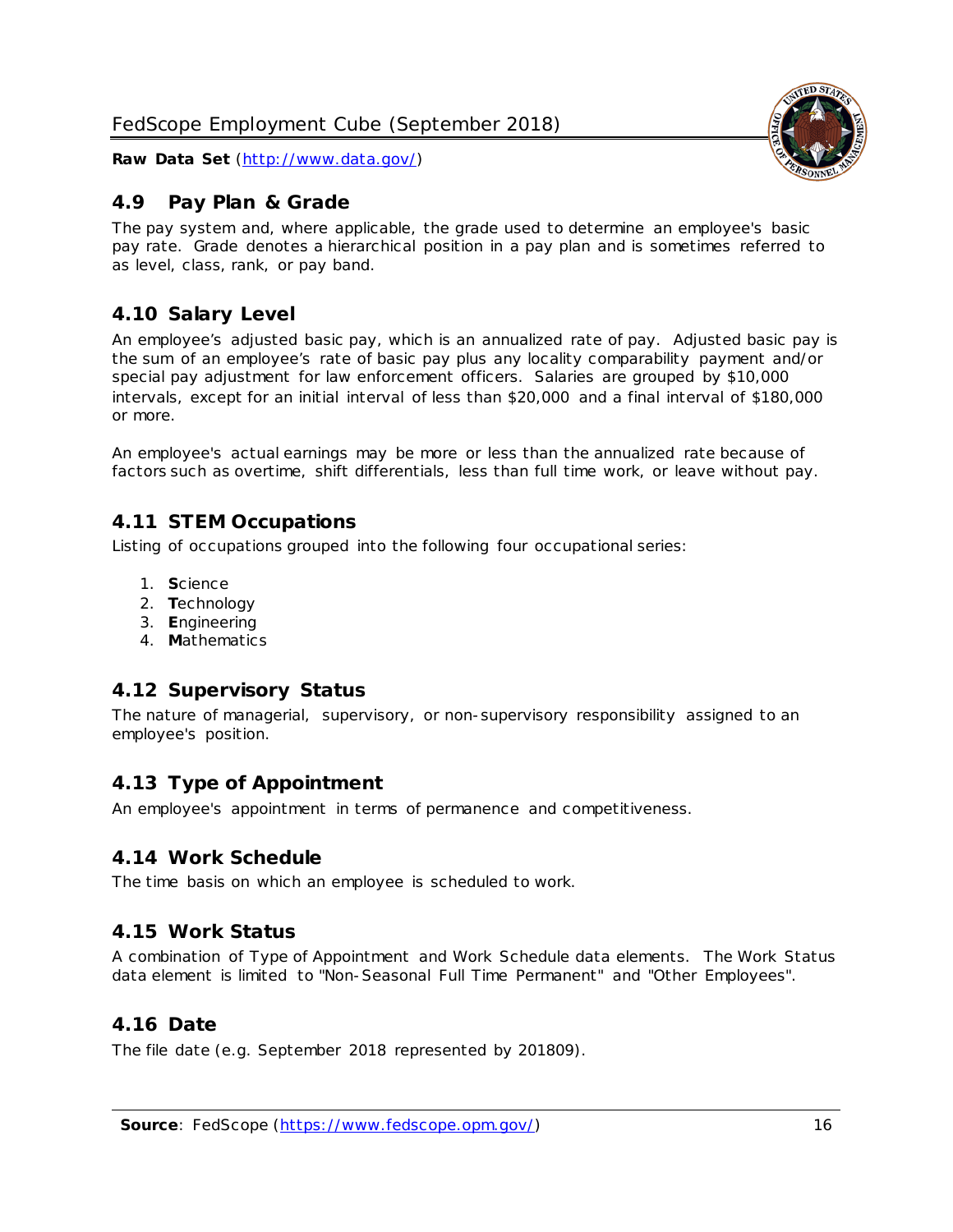# <span id="page-17-0"></span>*4.17 Employment*

A measure representing the number of employees in pay status at the end of the quarter (or end of the pay period prior to the end of the quarter).

# <span id="page-17-1"></span>*4.18 Average Salary*

A measure representing the average adjusted basic pay, an annualized rate of pay. Adjusted basic pay is the sum of an employee's rate of basic pay and any locality comparability payment and/or special pay adjustment for law enforcement officers.

An employee's actual earnings may be more or less than the annualized rate because of factors such as overtime, shift differentials, less than full time work, or leave without pay.

Invalid salary values are excluded from the average. A large number of invalid values could invalidate the average. To obtain counts of invalid values, display the data using the Salary Level dimension (See [Salary Level\)](#page-16-1).

### <span id="page-17-2"></span>*4.19 Average Length of Service*

A measure representing the average number of years of Federal civilian employment and creditable military service.

Invalid values are excluded from the average. A large number of invalid values could invalidate the average. To obtain counts of invalid values, display the data using the Length of Service dimension (See [Length of Service\)](#page-15-6).